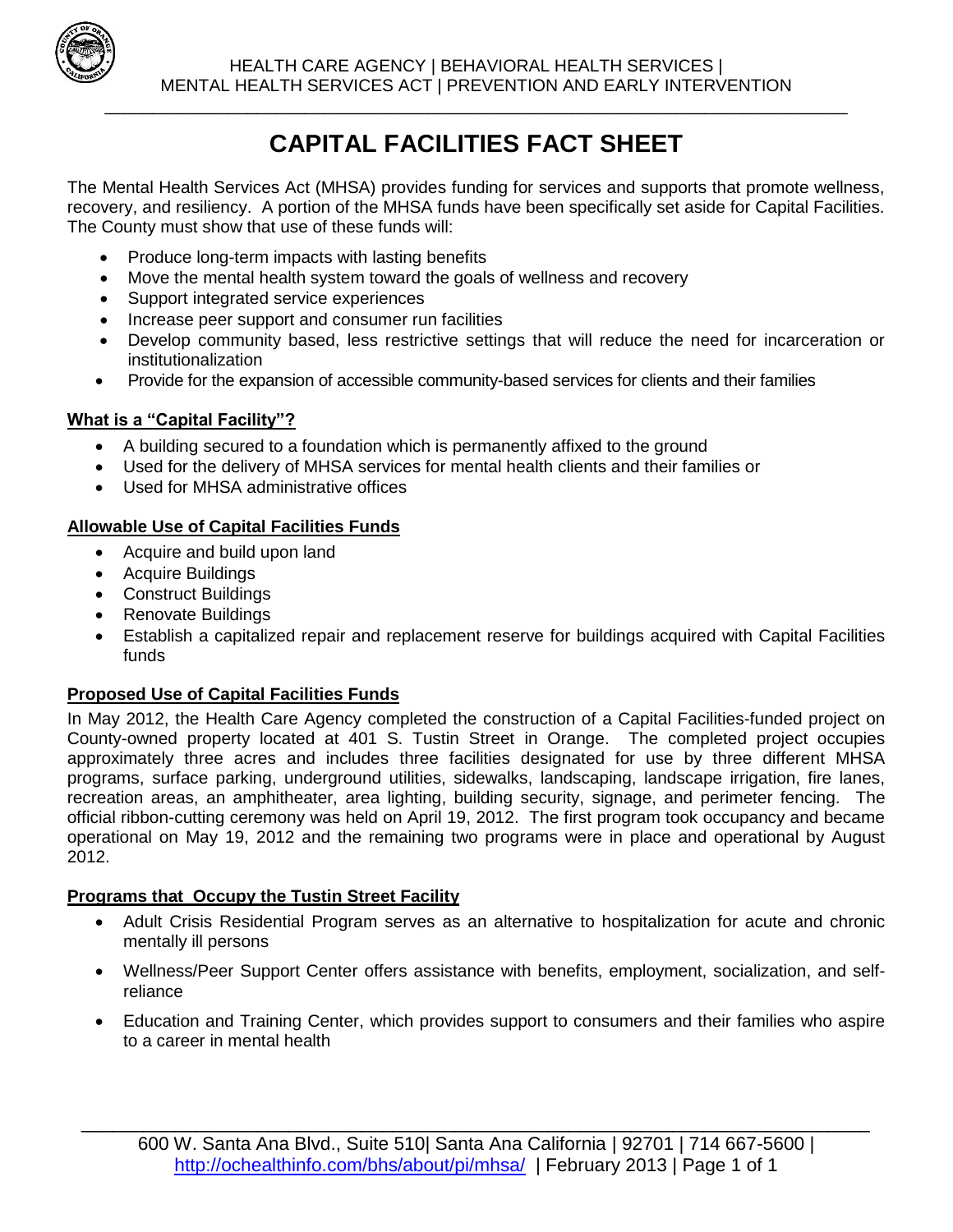

## **Community Services and Supports (CSS)**

## **FACT SHEET**

#### **Community Services and Supports**

The goal of the Community Services and Supports component of the Mental Health Services Act is to improve access to underserved populations, bring recovery approaches to current systems and provide "whatever it takes" services to those most in need. New programs offer integrated, recovery-oriented behavioral health treatment; case management and linkage to essential services; housing and vocational support; and self-help. A minimum of 50% of CSS funds must be allocated to Full Service Partnerships (FSPs).

### **CSS Funding**

Funds to conduct a community planning process to assess the needs and priority strategies became available in FY 2004/05. Based on the results of this planning process, a Three-Year Plan for CSS funding was developed. The original CSS plan covered fiscal years 05/06, 06/07, and 07/08. In subsequent years, as new funding for CSS became available, additional community planning processes were held to determine the best use of these funds. In 2007/08, in addition to the regular CSS allocation, Orange County received approximately \$33 million for a housing program that was carved out of CSS statewide funding. Below is a chart showing approximate annual CSS funding for Orange County.

#### **Authorized CSS Funds (in millions of \$)**

| 2004/05 |        | 2005/06 2006/07 | $\vert$ 2007/08                               | 2008/09 |        |        |        | 2009/10   2010/11   2011/12   2012/2013   Total |        |
|---------|--------|-----------------|-----------------------------------------------|---------|--------|--------|--------|-------------------------------------------------|--------|
| .636    | 25.502 | 25.758          | $ 37.641 \t8   52.213$<br>33.158<br>(housing) |         | 72.573 | 63.187 | 59.752 | 71.100                                          | 441.52 |

## **CSS Funded Programs**

CSS funds are divided into categories by age group:

- Children and Youth 0-15
- Transitional Age Youth 16-25
- Adults 26-59
- Older Adults 60 and above

CSS Funds are also divided into three functional categories:

- Full Service Partnerships (Intensive team approach, 24/7, with flex funding, for those homeless or at high risk of homelessness) FSP's CSS must represent 50% of programming.
- Outreach and Engagement
- General Systems Development (Improve programs, services, and supports as well as address system gaps. See following page for a matrix of approved CSS programs.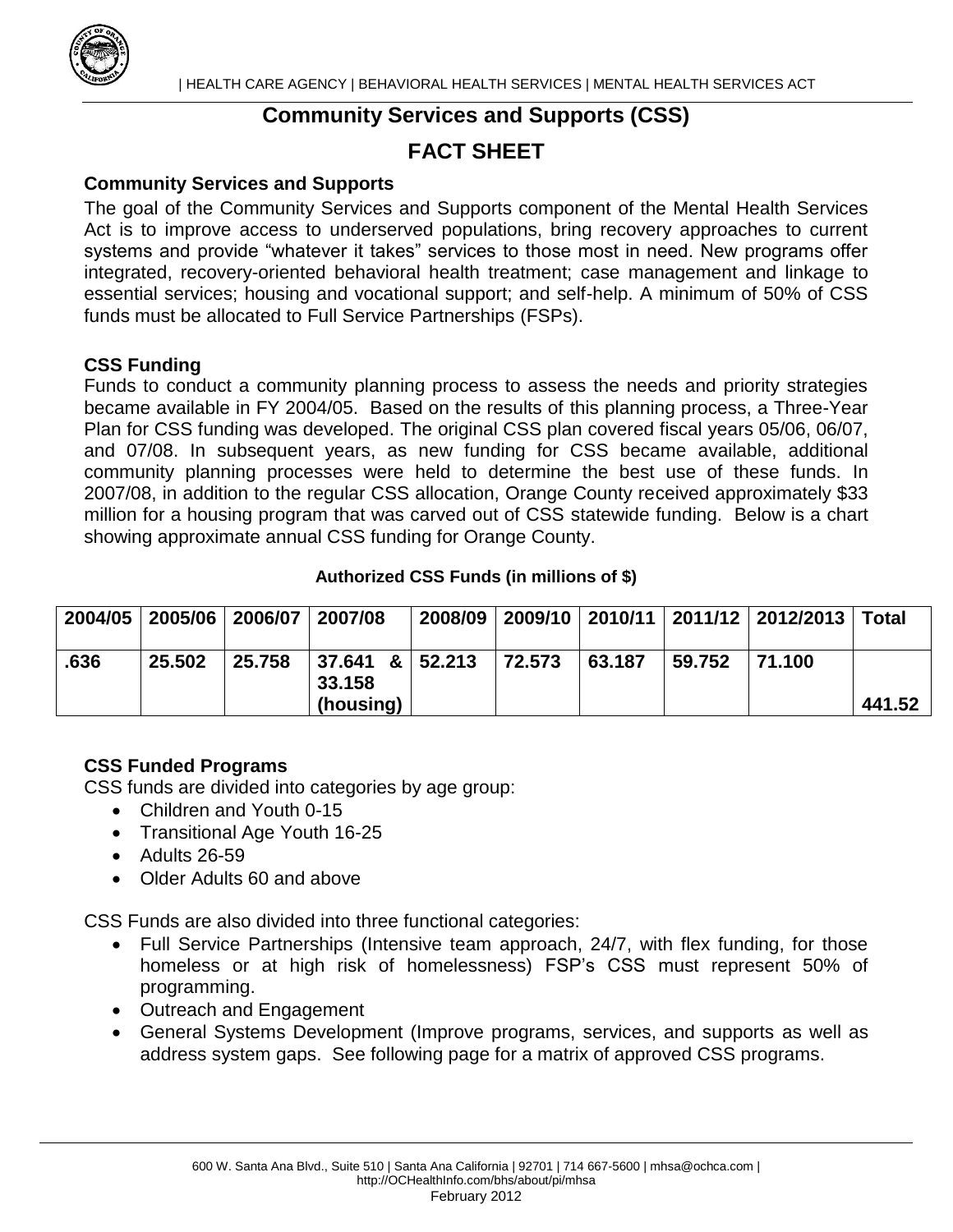

## **Approved Community Services and Supports Programs As of 2/21/13**

| <b>Children</b>          | <b>Transitional Age</b><br>Youth | <b>Adults</b>             | <b>Older Adults</b>        |  |
|--------------------------|----------------------------------|---------------------------|----------------------------|--|
| Children's Full          | <b>TAY Full Service</b>          | <b>Adult Full Service</b> | Older Adult Full           |  |
| Service                  | Wraparound                       | Partnership               | <b>Service Partnership</b> |  |
| Wraparound               |                                  |                           |                            |  |
| Children's Outreach      | TAY Outreach &                   | Adult Outreach &          |                            |  |
| and Engagement           | Engagement                       | Engagement                |                            |  |
| Children's In-Home       |                                  |                           |                            |  |
| Stabilization            |                                  |                           |                            |  |
| <b>Children's Crisis</b> | <b>TAY Crisis</b>                | <b>Adult Crisis</b>       |                            |  |
| <b>Residential</b>       | <b>Residential</b>               | <b>Residential</b>        |                            |  |
| Children's               | <b>TAY Mentoring</b>             | <b>Adult Peer</b>         | <b>Older Adult Peer</b>    |  |
| Mentoring                |                                  | Mentoring                 | Mentoring                  |  |
| Children's CAT           | <b>TAY CAT</b>                   | <b>CAT/PERT</b>           |                            |  |
|                          |                                  | (also serves older        |                            |  |
|                          |                                  | adults)                   |                            |  |
| <b>Dual Diagnosis</b>    |                                  |                           |                            |  |
| <b>Residential</b>       |                                  |                           |                            |  |
| <b>Treatment</b>         |                                  |                           |                            |  |
| Medi-Cal Match           |                                  |                           |                            |  |
| <b>Mental Health</b>     |                                  |                           |                            |  |
| <b>Services</b>          |                                  |                           |                            |  |
|                          | <b>TAY PACT</b>                  | <b>Adult PACT</b>         | <b>Older Adult PACT</b>    |  |
|                          |                                  | <b>Recovery Center</b>    |                            |  |
|                          |                                  | Program                   |                            |  |
|                          |                                  |                           |                            |  |
|                          |                                  | Supportive                |                            |  |
|                          |                                  | Employment                |                            |  |
|                          |                                  |                           |                            |  |
|                          |                                  | <b>Wellness Center</b>    |                            |  |
|                          |                                  | (also serves older        |                            |  |
|                          |                                  | adults)                   |                            |  |
|                          |                                  |                           | <b>Older Adult</b>         |  |
|                          |                                  |                           | <b>Recovery Services</b>   |  |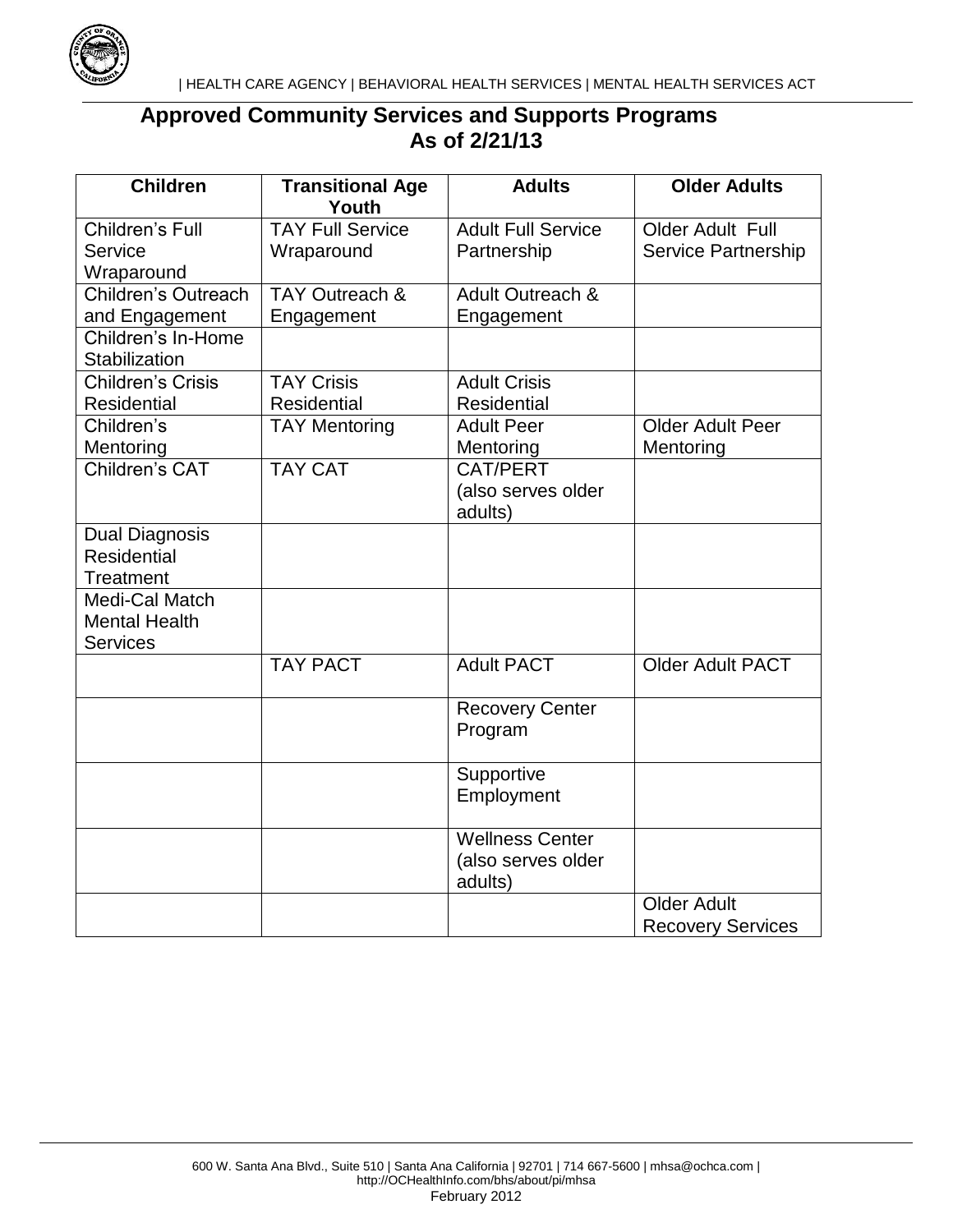

# **MHSA HOUSING**

#### **What is the MHSA Housing Program?**

The MHSA Housing Program offers permanent financing (money to build or rehabilitate housing) and capitalized operating subsidies for the development of permanent supportive housing. Orange County has been allocated \$33 million dollars that is being administered by California Housing Finance Agency (CalHFA) and the Department of Health Care Services (DHCS). The Housing program will:

- Expand the number of permanent supportive housing units for MHSA eligible adults, TAY, and older adults to improve their quality of life.
- Increase the affordability of housing for those MHSA eligible adults, TAY, and older adults who are homeless or at risk of homelessness.

Homelessness as defined by the MHSA Housing Program means: People who are living on the streets, or lacking a fixed, regular, and adequate night-time residence. This includes living in a shelter, motel, or other temporary living situation in which the individual has no tenant rights.

Those at risk of being homeless may be:

- Transitional Age Youth (TAY) exiting the child welfare or juvenile justice systems;
- Individuals released or discharged from institutional settings such as:
	- o Crisis and transitional residential settings
	- o Hospitals, including acute psychiatric hospitals; psychiatric health facilities; skilled nursing facilities with a certified special treatment program for the mentally disordered; and mental health rehabilitation centers. o Local city or county jails
- Individuals temporarily placed in a Residential Care Facility upon discharge from one of the institutional settings cited above.
- Certification by the County Mental Health Director as an individual who is receiving services from the county mental health department and who has been deemed to be at imminent risk of being homeless.

#### **Ways to Use MHSA Housing Program Funds**

- To pay for up to 1/3 of the cost to build or rehabilitate a rental housing development up to a maximum of \$121,665 per MHSA unit.
	- o Rental housing development is an apartment complex
	- o Complex must have at least five (5) MHSA units and can be integrated units or MHSA-only units
	- To pay to build or rehabilitate Shared Housing up to a maximum of \$121,665 per unit.
	- $\circ$  Shared Housing is a house, condo, half-plex, duplexes, triplexes and four-plexes with a maximum of five (5) bedrooms
- To provide up to \$121,665 in Capitalized Operating Subsidy Reserves (COSR) for an MHSA Housing Program-funded unit.

#### **Required Components of an MHSA Housing Program Funded Project**

One bedroom units are preferred; community room with kitchen; Full Service Partnership (FSP) staff office space; attractive exterior that blends in with the community; some units accessible to the physically and the sensory disabled; close to transportation, shopping, and services; Property Management experienced with special needs residents

#### **Current Status**

As of February 2013, three projects have been completed and occupied under the MHSA Housing Program using both One-Time funds and funds administered by CalHFA: two are under construction, and another is anticipated to break ground this spring. All projects have to meet other (non-MHSA) requirements from other funding sources. One of these projects is for older adults and four are for adults ages 18 - 59. The last is for a combination of TAY and adults. The total number of occupied units is now 62, and the number of units currently under construction is 44 for an anticipated total of 106 by early 2015. In addition, another adult project with 11 units dedicated to MHSA clients is about to be approved by CalHFA and is engaged in securing the remainder of their financing. We continue to meet with developers about various projects and fully expect to reach our goal of 185 new units of housing for our clients.

#### **To Apply for Funding:**

- Applications can be downloaded from the CalHFA website at <http://www.calhfa.ca.gov/multifamily/mhsa/>
- Applications may be submitted to CalHFA after: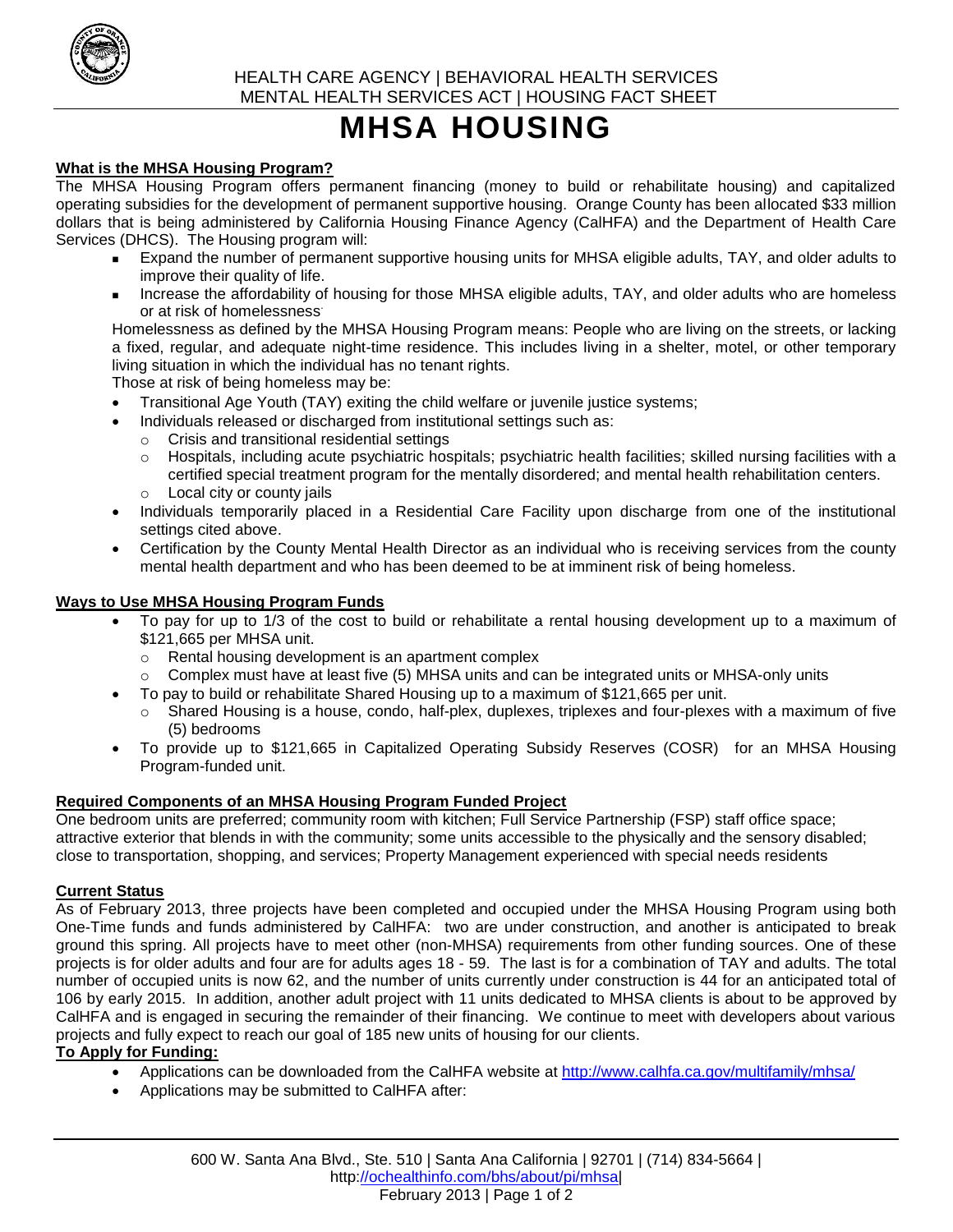

#### HEALTH CARE AGENCY | BEHAVIORAL HEALTH SERVICES MENTAL HEALTH SERVICES ACT | HOUSING FACT SHEET

o Health Care Agency (HCA) and Orange County Community Services (OCCS) review

o Approval by Behavioral Health Services (BHS) Director – Mary Hale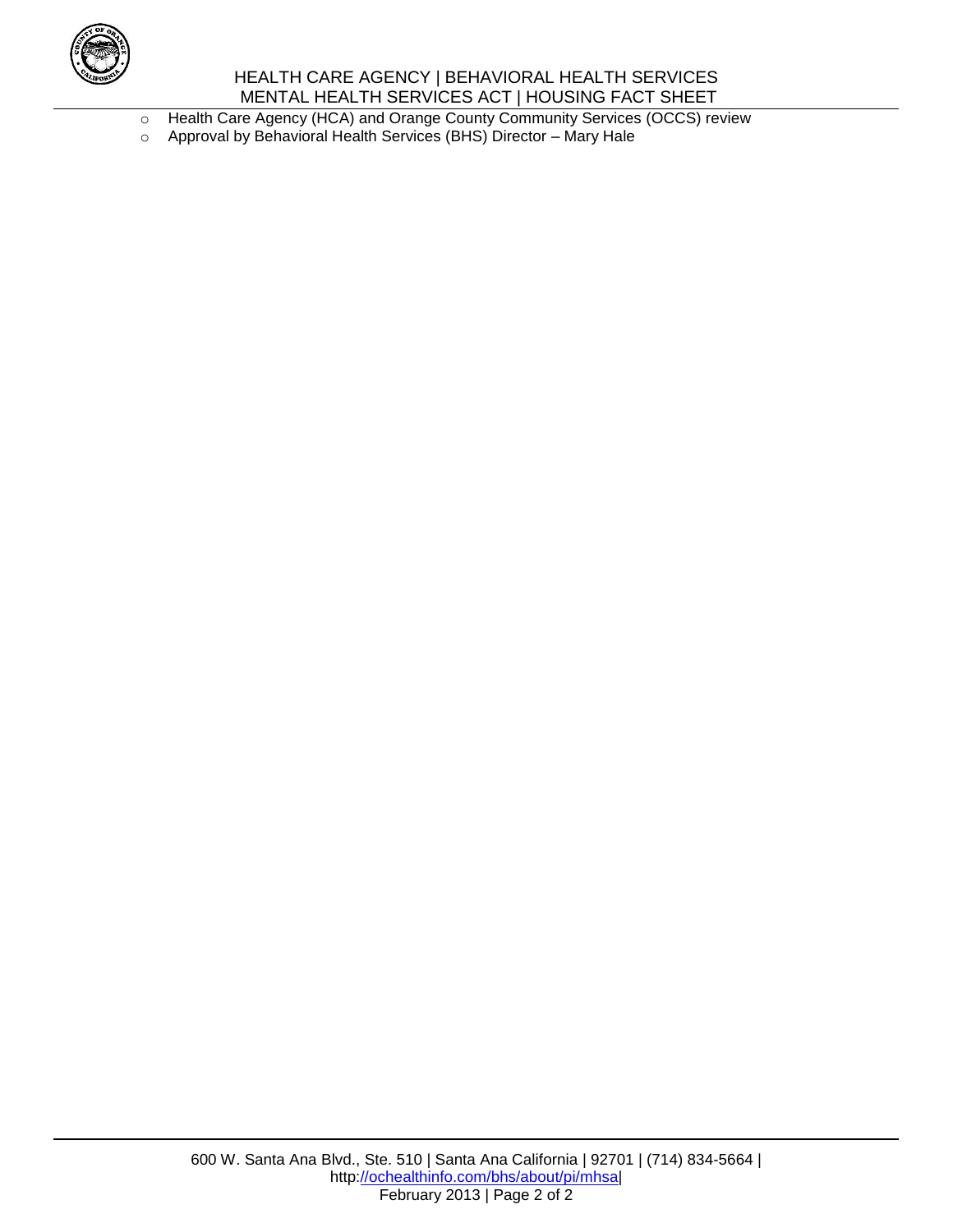

## **INNOVATION (INN)**

#### **Overview**

An innovative project is defined, for purposes of the CA Department of Mental Health (DMH) guidelines, as one that contributes to learning rather than a primary focus on providing that service. By providing the opportunity to "try out" new approaches that can inform current and future practices/approaches in communities, an innovation contributes to learning in one or more of the following three ways:

- Introduces new mental health practices/approaches including prevention and early intervention that have never been done;
- Makes a change to an existing mental health practice/approach, including adaptation for a new setting or community;
- Introduces a new application to the mental health system of a promising community-driven practice/approach or a practice/approach that has been successful in non-mental health contexts or settings.

The Innovation programs are research projects to evaluate the effectiveness of new approaches and practices. By their very nature, not all INN projects will be successful. Innovation projects are expected to be about one to three years long – although in some instances the length of the project may be extended. A thorough evaluation of each project will be conducted and the findings disseminated. Those projects deemed "unsuccessful" will be discontinued. To continue those projects showing positive outcomes, another funding source must be identified.

#### **Approved Projects**

- INN-01: Integrated Community Services
- INN-02: Family-Focus Crisis Management & Community Outreach
- INN-03: Volunteer to Work
- INN-04: OK to Be Me
- INN-05: Vet Connect
- INN-06: Community Cares Project
- INN-07: Education, Research and Training Institute
- INN-08: Project Life Coach
- INN-09: Training to Meet the Mental Health Needs of the Deaf Community
- INN-10: Consumer Early Childhood Mental Health

#### **Approved Funding**

- For FY 2008/09, 2009/10 and 2010/11, Orange County was approved for \$21,304,100 in Innovation dollars. A three-year program budget of \$20,655,673 was approved with the remaining dollars spent on planning.
- In FY 11/12, our plan was approved for an additional \$3,958,899 to extend three programs (ICS, Volunteer to work and OC for VETS) for an additional year.
- In FY 12/13, our plan was approved for an additional \$4,600,000 prorated among the original 10 programs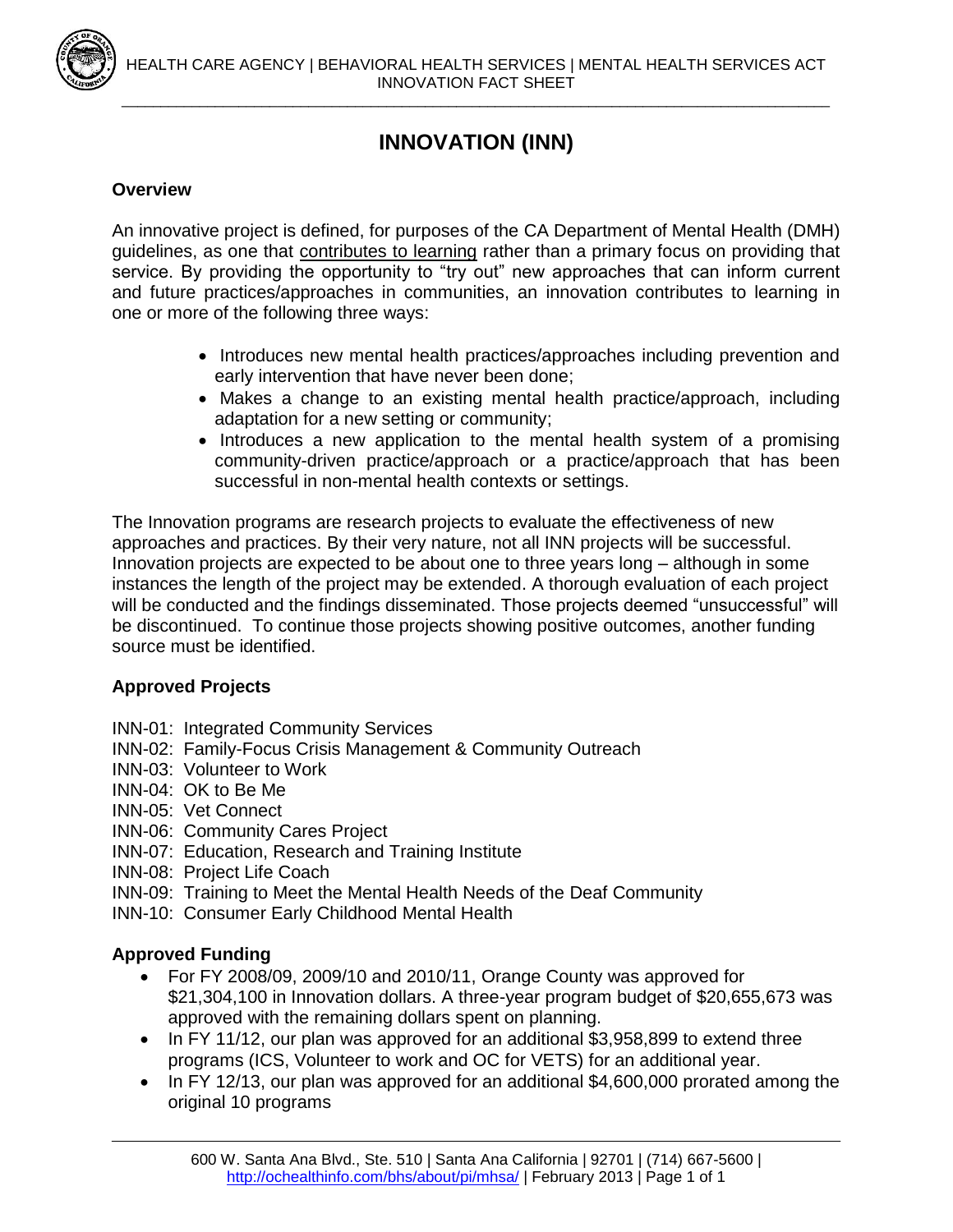

# **PREVENTION AND EARLY INTERVENTION**

Prevention and Early Intervention (PEI) is one of five components of the Mental Health Services Act (MHSA). PEI provides key strategies to transform California's mental health system. Prevention in a mental health context, involves reducing risk factors or stressors, building skills, and increasing support to prevent the initial onset of a mental illness. Prevention promotes positive cognitive, social, and emotional development and encourages a state of well-being where individuals who are at risk, can function well in the face of change and often challenging circumstances.

#### **What are "Prevention & Early Intervention Services"?**

The *Prevention* element of the MHSA PEI component includes programs and services that are designed to help prevent the development of serious emotional or behavioral disorders and mental illness. *Early Intervention* is directed toward individuals and families for whom a short-duration (usually less than one year), relatively low-intensity intervention is appropriate to measurably improve a mental health problem or concern very early in its manifestation, thereby avoiding the need for more extensive mental health treatment or services; or to prevent a mental health problem from getting worse. PEI funding is *not intended*  for filling gaps in treatment and recovery services for individuals who have been diagnosed with a serious mental illness or serious emotional disturbance and their families.

Prevention and Early Intervention efforts focus on addressing five key community mental health needs and specific priority populations including:

- Disparities in Access to Mental Health Services
- Psycho-Social Impact of Trauma
- At-Risk Children, Youth and Young Adult Populations
- Stigma and Discrimination
- Suicide Risk

#### **Local PEI Funds**

In Orange County, an extensive community needs assessment was conducted in 2007-08, in which views of many different individuals and groups were solicited. These were integrated into the original PEI plan containing 33 programs divided among eight projects. The PEI Plan was restructured in FY12/13 based upon lessons learned during the first three years of implementation. No services were eliminated, but some programs were combined to avoid duplication. The services are now provided via 23 programs grouped into three Service Areas entitled Community-Focused Services, School-Focused Services, and System-Enhancement Services. Projected expenditures for each of the next three fiscal years are estimated at approximately \$29 million per fiscal year.

#### **PEI Statewide Projects**

Orange County has assigned PEI statewide projects funds to the Department of Mental Health (DMH) to support an agreement between DMH and CalMHSA/Joint Powers Authority (JPA) to administer the Suicide Prevention, School-based Mental Health Initiative, and Stigma and Discrimination Reduction statewide projects. Orange County is a member of a JPA that conducts the planning, project development, and oversight of program partners implementing the programs in those three categories on behalf of its members. There are two additional statewide PEI projects: Technical Assistance and Capacity Building, which is funded through direct allocation to counties. The fifth statewide project, Reducing Disparities, is being overseen by the Department of Public Health (DPH) Office of Health Equity and is underway.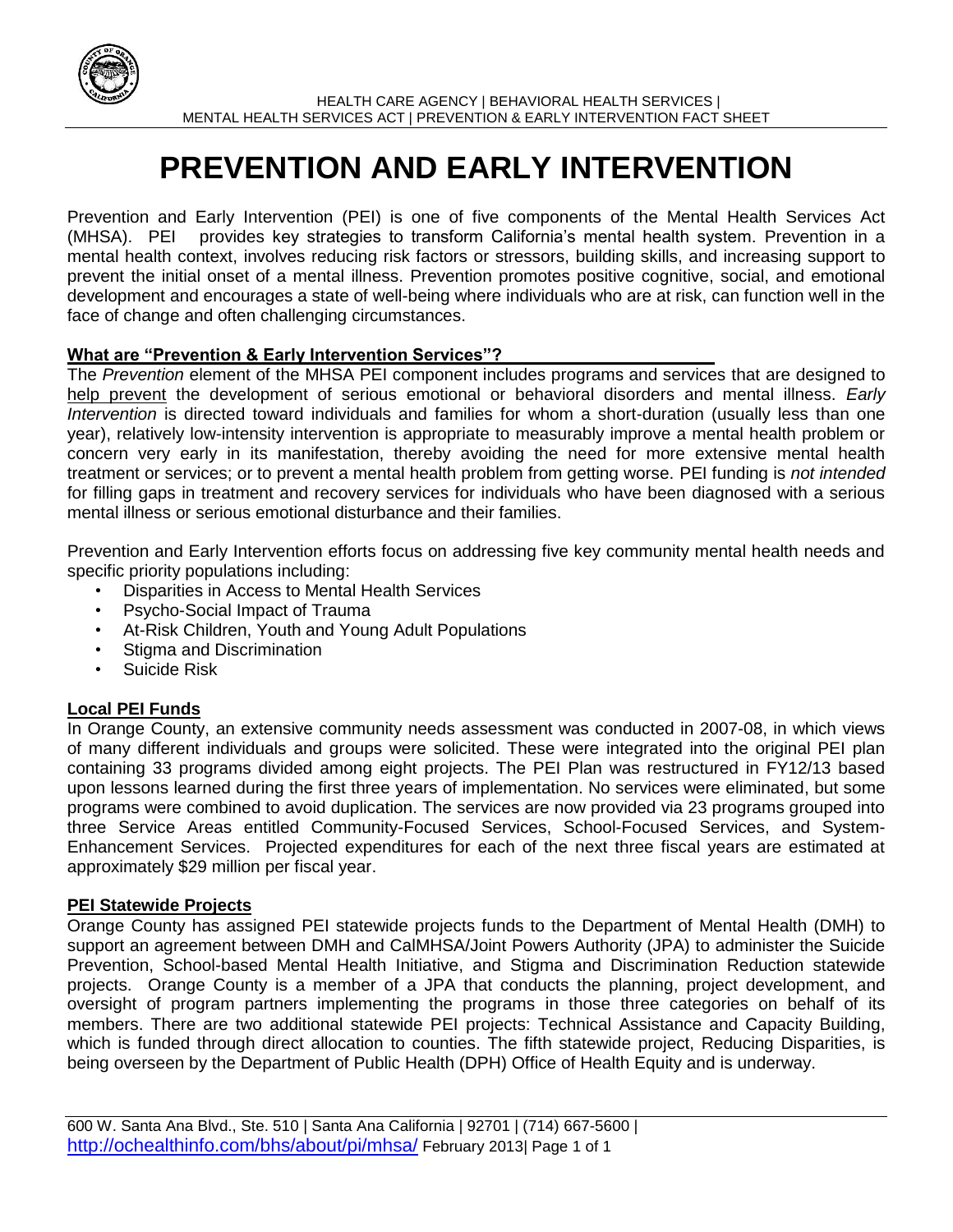

# **WORKFORCE EDUCATION AND TRAINING**

The Mental Health Services Act (MHSA) provides funding for services and supports that promote wellness, recovery and resiliency. A portion of the MHSA funds have been specifically set aside for Workforce Education and Training (WET). These funds are intended to:

- Expand the capacity of postsecondary education to meet the needs of identified mental health occupational shortages
- Expand loan forgiveness and scholarship programs offered in return for a commitment to employment in the local public mental health system
- Create stipend programs for persons enrolled in academic institutions who want to be employed in the mental health system
- Train staff members to provide services in accordance with MHSA principals
- Promote the employment of mental health consumers and family members within the mental health system
- Promote the inclusion of cultural competency in all training and education programs

## **WET Funding Received:**

 $\bullet$  \$17,215,300

### **Workforce Education and Training Programs Include:**

- Addressing identified occupational community based shortages in both county mental health and private organizations
- Education and training for all individuals who provide public mental health services
- Contributing to the development and maintenance of a culturally competent workforce, that includes consumers and family members, who are capable of providing consumer and familydriven services that promote wellness, recovery, resilience, and lead to measurable, value-driven outcomes

#### **Approved Use of Funds**

- Workforce Staffing
	- o Behavioral Health Services training
	- o Consumer Support positions
- Mental Health Career Pathway Programs
	- o Mental Health Paraprofessional Training Program
- Training and Technical Assistance
	- o Mental health training for Law Enforcement Officers
	- o Recovery Education Institute
	- o Consumer/family member training
- Residency/Internship Programs
	- $\circ$  Funding for approximately 12 FTE in County and contracted sites to allow greater use of students and to attract bilingual/bicultural interns
- Financial Incentive Programs
- Support for county staff, contracted employees, and graduates of the consumer paraprofessional training course to continue with their career pathways in a mental health-related field